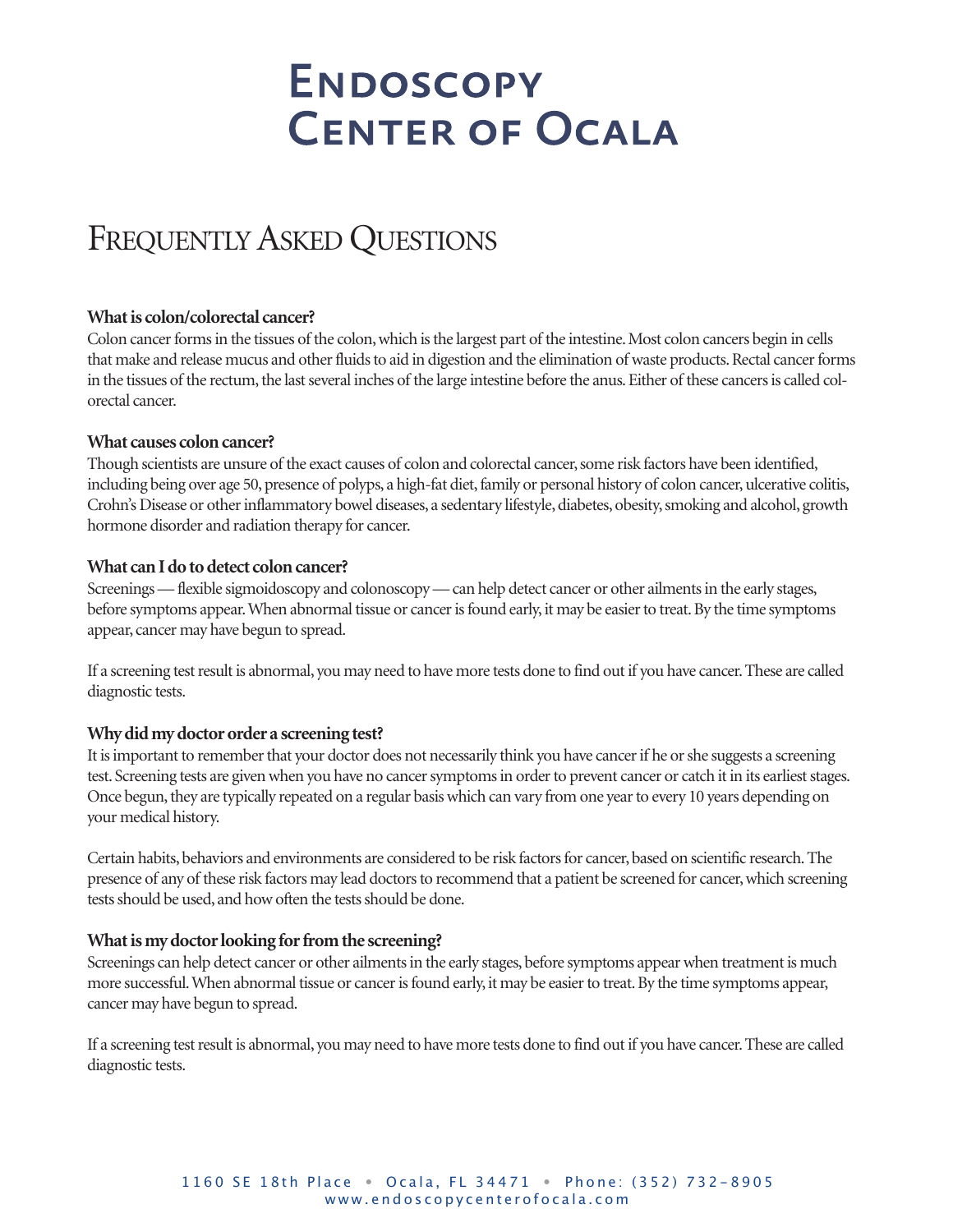## Are there any complications of the procedures?

There are complicationswith any medical procedure. However, colonoscopies and flexible sigmoidoscopies are safe and have minimal risks when performed by physicians who have been specially trained and are experienced in these procedures, called gastroenterologist.

One rare but major possible complication is"perforation,"inwhich a tearthrough the colonwall may allowleakage of intestinal fluids. It may be managed with antibiotics and intravenous fluids, although surgery is usually required. Bleeding may occur from the site of biopsy or polyp removal. It is usually minor and stops on its own.

Rarely, transfusions or surgery may be required. Localized irritation of the vein can occur at the site of medication injection. A tender lump develops which may remain for several weeks to several months but goes away eventually. Other risks include drug reactions and complications from unrelated diseases such as heart attack or stroke. Death is extremely rare but remains a remote possibility.

In short, with these procedures, complications are extremely rare, but they can happen. Your physician can tell you more about these risks.

#### **Why** are screenings necessary?

These screenings are a valuable tool for the diagnosis and treatment of many diseases of the large intestine. Abnormalities suspected by X-ray can be confirmed and studied in detail. Even when X-rays are negative, the cause of symptoms such as rectal bleeding or change in bowel habits may be found by these screenings. Furthermore, while colon cancer is the number two cause of death from cancer, it doesn't have to be. It is highly preventable with timely screenings.

# **HowdoIprepare formy screening?**

For the best possible examination, the colon must be completely empty. Patients will be asked to temporarily discontinue the use of aspirin products,iron tablets and possibly other medications before the examination.The physicianwill give detailed instructions to follow the day before the procedure, including the use of liquid laxatives and/or pills and fasting that will help ensure your colon is empty of all digested material on the day of the procedure. Patients should inform the physician if they are allergic to any drugs. Someone must accompany the patient to the office because theywill be sedated and not allowed to drive afterthe screening.To learn more about yourspecific preparation instructions, visit the Patient Information section of ourwebsite.

# But the prep makes me feel ill!

Preparation for a colonoscopy is certainly inconvenient, and the laxative materials you are asked to swallowor drink can make some slightly queasy for a few minutes. This usually does not last long and is a small price to pay to save your life from colon cancer. Also, if prep does make you feel nauseated, tell your physician. There are other choices that can be made for you next time that might help alleviate that inconvenience.

#### **What happens after a procedure?**

Patients will be monitored until most of the effects of any medication have worn off. Patients may feel bloated and "gassy" right after the procedure if any air was introduced into the colon. As soon as the procedure has been completed, patients may resume their usual diet unless other instructions are given. If polyps have been removed, the doctor may suggest a modified diet and probably will advise you to avoid heavy lifting and exercise for several days.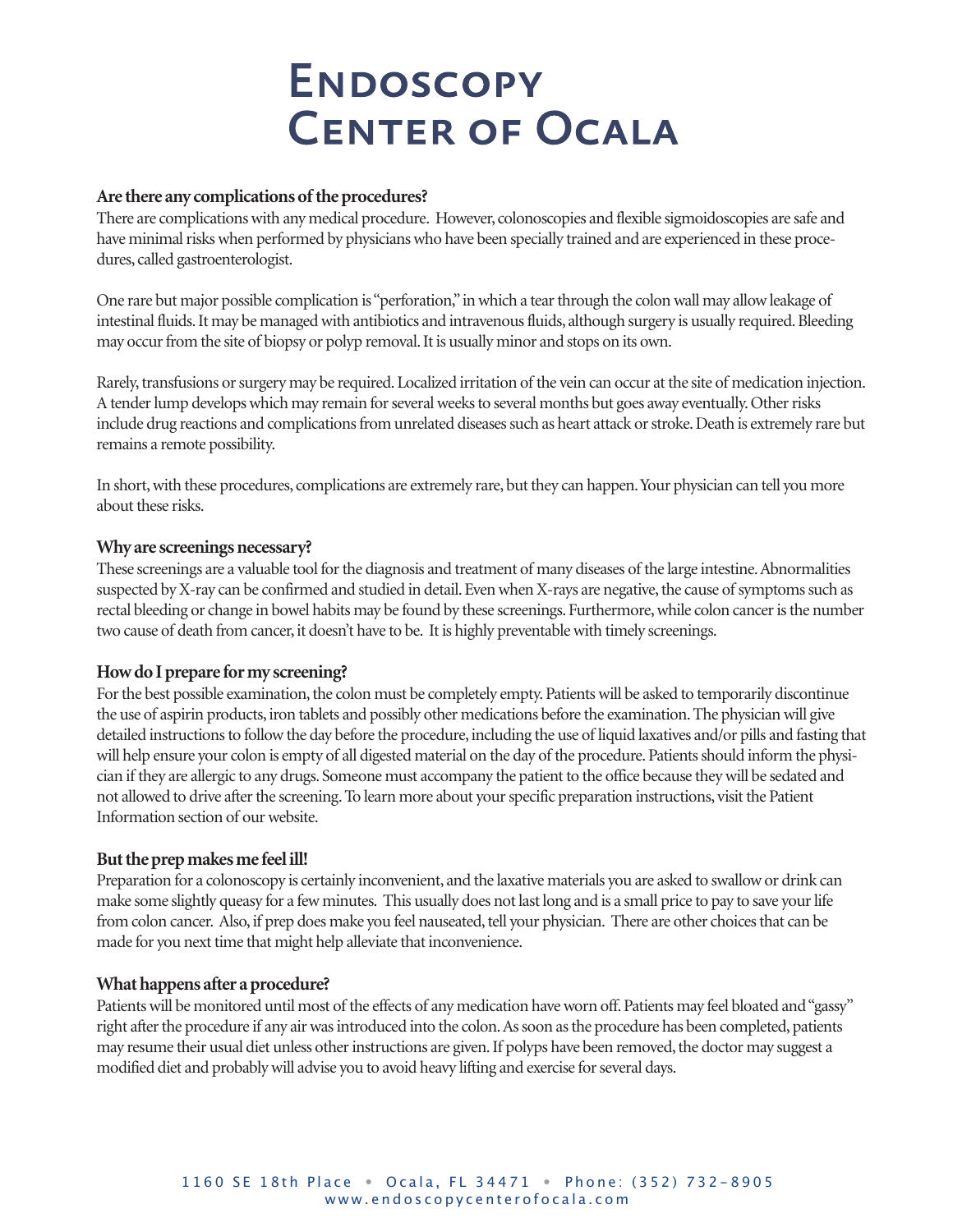# **Why can'tIoptfor a virtual colonoscopy?**

Virtual colonoscopy is slowly becoming available, but it is still in its very early stages, so availability is very limited. Also, virtual colonoscopy hasitslimitations.It doesn't eliminate the colon-emptying preparation steps; you muststill do that prep. But its primary limitation is that it can't remove any polyps found—it is not preventive. If polyps and other abnormalities are seen during a virtual colonoscopy, a traditional colonoscopy must be scheduled to remove them, requiring a second prep and procedure appointment. Last, there are concerns being expressed about the amount of radiation received during a virtual colonoscopy.

Since colon cancer is the second leading cause of cancer death in the U.S., the recommendation is not to wait to get your colonoscopy if you presently meet screening guidelines. If no polyps are found and if this technology progresses as hoped for, your next colonoscopy could perhaps be a virtual colonoscopy.

### **What** are the symptoms of colon cancer?

- •Acommon symptom of colorectal canceris a change in bowel habits. Symptomsinclude:
- Frequent diarrhea or constipation
- Feeling that your bowel does not empty completely
- Blood (either bright red or very dark) in your stool
- Stools that are narrower than usual
- Frequent gas pains or cramps, or feeling full or bloated
- Losing weight with no known reason
- Feeling very tired all the time
- Having nausea or vomiting

Most often, these symptoms are not due to cancer. Other health problems can cause the same symptoms. Anyone with these symptoms should see a doctor to be diagnosed and treated as early as possible.

Usually, colon cancer does not cause pain in its early stages when it is almost 100 per cent treatable. It is important not to wait to feel pain before seeing a doctor.

#### **What are the riskfactors?**

No one knows the exact causes of colon cancer. Doctors often cannot explain why one person develops this disease and another does not. However, it is clear that colon cancer is not contagious. No one can catch this disease from another person.

Research has shown that people with certain risk factors are more likely than others to develop colon cancer. A risk factor is something that may increase the chance of developing a disease.

Studies have found the following risk factors for colorectal cancer:

- Over age 50
- •Colon polyps
- Family history of colon cancer
- Personal cancer history
- Ulcerative colitis or Crohn's Disease
- •Adiet high in animal fat and lowin calcium folate and fiber
- •Cigarette smoking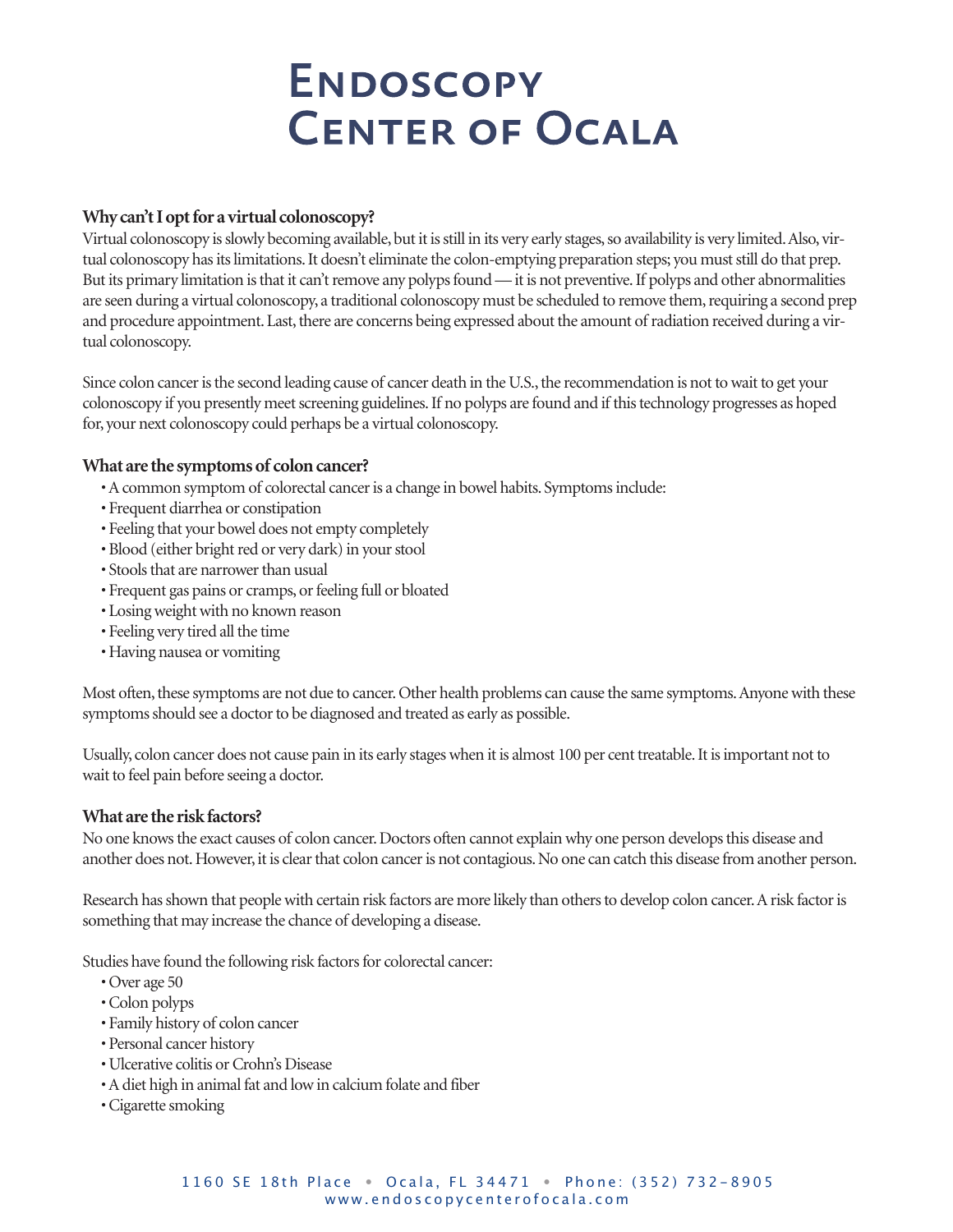Because people who have colon cancer once may develop it a second time, it is important to have checkups. Also, if a patient is diagnosed they may be concerned that family members may develop the disease. People who think they may be at risk should talk to their doctor.The doctor may be able to suggestwaysto reduce the risk and can plan an appropriate schedule for checkups.

But keep in mind thatwhile risk factors can increase an individual's possibility of getting colon cancer, about 75 per cent of those who are diagnosed with it have no family history and no apparent symptoms.

### **Howcommonis coloncancer?**

In the United States, colorectal cancer is the fourth most common cancer in men, after skin, prostate and lung cancer. It is also the fourth most common cancer in women, after skin, breast and lung cancer.

### **HowcanIprevent coloncancer?**

Getting screened is the first step in preventing colon cancer. Screening should begin at age 50 for people without any risk factors for developing colon cancer. Recent studies suggest that African-Americans may want to start screening at age 45. Consult your physician if you are African American.

Several screening options are available, including colonoscopy and flexible sigmoidoscopy. More frequent and earlier screening is recommended if you are at a high risk for colon cancer. Remember that these procedures not only detect cancer, but can prevent it, by removing any tissue that could potentially become cancer, in the same procedure.

# **What** are the treatments for colon cancer?

Treatment options for colon cancer depend on the following:

- The stage of the cancer
- Whether the cancer has recurred
- The patient's general health

The three primary treatment options available for colon cancer are surgery, chemotherapy and radiation.The surgical option, a partial colectomy, is the main treatment and includes removing the affected portion of the colon. How much of the colon is removed and whether it is done in conjunction with other treatments will depend on the location of the cancer, how deep it has penetrated the wall of the bowel and if it has spread to the lymph nodes or other parts of the body.

In surgical treatment, the part of the colon that contains the cancer, as well as portions of healthy colon on either side, will be removed to ensure no cancer is left behind. Nearby lymph nodes will be removed and tested at the same time. Usually the doctor is able to reconnect the healthy portions of the colon, but if that is not possible the patient will have a temporary or permanent colostomy bag. A colostomy bag is a device that is worn on the skin discreetly under the clothing and is attached to the remaining bowel end. Solid waste material travels into this bag which is then disposed of and replaced as needed. Sometimes, a colostomy is done temporarily to give the bowel time to heal; sometimes it becomes permanent if too much of the colon has to be removed.

If the cancer is small, early stage and localized in a polyp, it is possible it may all be removed during a colonoscopy.

If the cancer is very advanced or the patient's health is extremely poor, surgery may be done simply to enhance comfort.